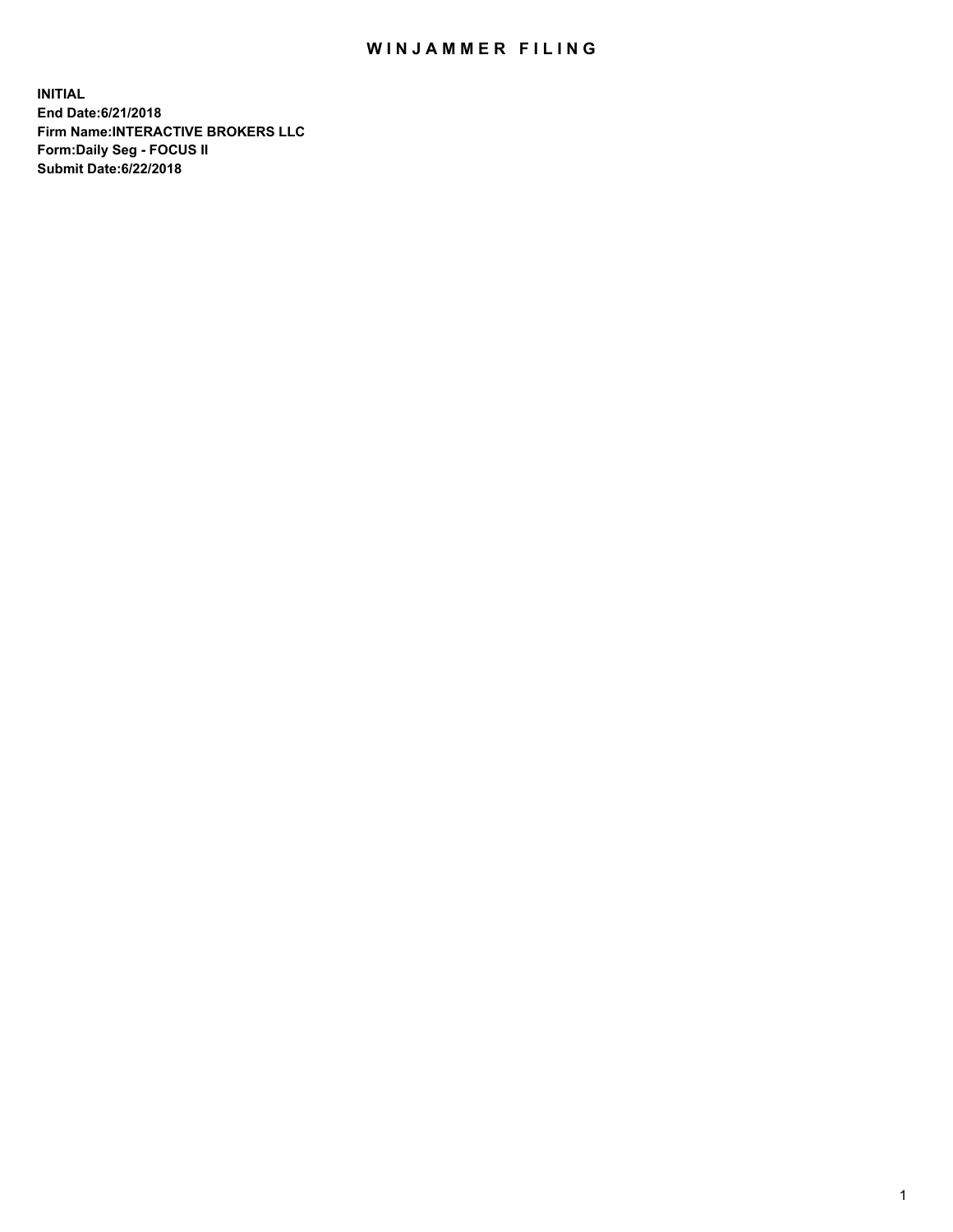**INITIAL End Date:6/21/2018 Firm Name:INTERACTIVE BROKERS LLC Form:Daily Seg - FOCUS II Submit Date:6/22/2018 Daily Segregation - Cover Page**

| Name of Company                                                                                                                                                                                                                                                                                                               | <b>INTERACTIVE BROKERS LLC</b>                                                                  |
|-------------------------------------------------------------------------------------------------------------------------------------------------------------------------------------------------------------------------------------------------------------------------------------------------------------------------------|-------------------------------------------------------------------------------------------------|
| <b>Contact Name</b>                                                                                                                                                                                                                                                                                                           | <b>James Menicucci</b>                                                                          |
| <b>Contact Phone Number</b>                                                                                                                                                                                                                                                                                                   | 203-618-8085                                                                                    |
| <b>Contact Email Address</b>                                                                                                                                                                                                                                                                                                  | jmenicucci@interactivebrokers.c<br>$om$                                                         |
| FCM's Customer Segregated Funds Residual Interest Target (choose one):<br>a. Minimum dollar amount: ; or<br>b. Minimum percentage of customer segregated funds required:% ; or<br>c. Dollar amount range between: and; or<br>d. Percentage range of customer segregated funds required between:% and%.                        | $\overline{\mathbf{0}}$<br>$\overline{\mathbf{0}}$<br>155,000,000 245,000,000<br>0 <sub>0</sub> |
| FCM's Customer Secured Amount Funds Residual Interest Target (choose one):<br>a. Minimum dollar amount: ; or<br>b. Minimum percentage of customer secured funds required:%; or<br>c. Dollar amount range between: and; or<br>d. Percentage range of customer secured funds required between:% and%.                           | $\overline{\mathbf{0}}$<br>$\pmb{0}$<br>80,000,000 120,000,000<br>0 <sub>0</sub>                |
| FCM's Cleared Swaps Customer Collateral Residual Interest Target (choose one):<br>a. Minimum dollar amount: ; or<br>b. Minimum percentage of cleared swaps customer collateral required:%; or<br>c. Dollar amount range between: and; or<br>d. Percentage range of cleared swaps customer collateral required between:% and%. | $\overline{\mathbf{0}}$<br><u>0</u><br>0 <sub>0</sub><br>00                                     |

Attach supporting documents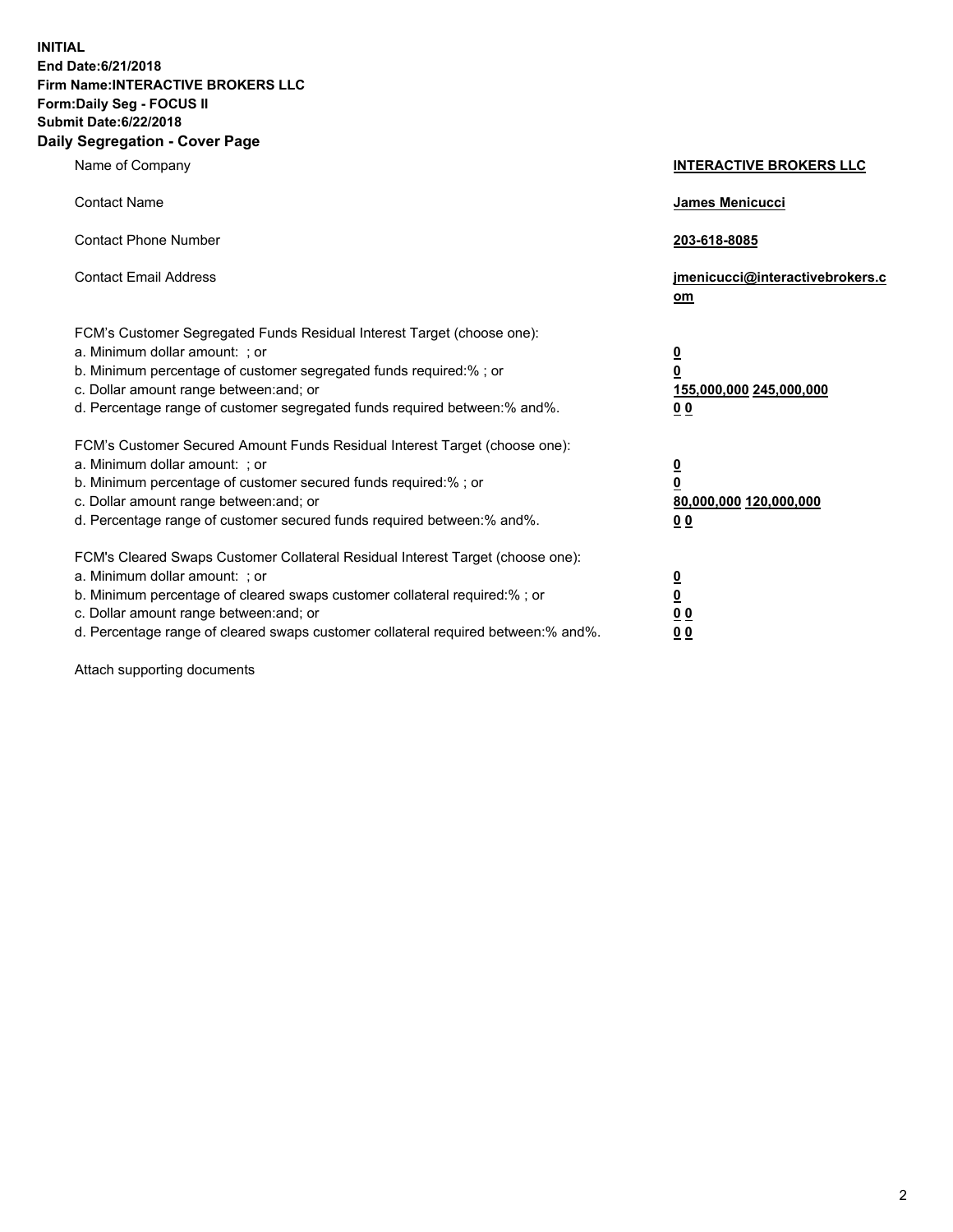## **INITIAL End Date:6/21/2018 Firm Name:INTERACTIVE BROKERS LLC Form:Daily Seg - FOCUS II Submit Date:6/22/2018 Daily Segregation - Secured Amounts**

|                | Daily Jegregation - Jeculed Aniounts                                                              |                                                       |
|----------------|---------------------------------------------------------------------------------------------------|-------------------------------------------------------|
|                | Foreign Futures and Foreign Options Secured Amounts                                               |                                                       |
|                | Amount required to be set aside pursuant to law, rule or regulation of a foreign                  | $0$ [7305]                                            |
|                | government or a rule of a self-regulatory organization authorized thereunder                      |                                                       |
| $\mathbf{1}$ . | Net ledger balance - Foreign Futures and Foreign Option Trading - All Customers                   |                                                       |
|                | A. Cash                                                                                           | 449,335,432 [7315]                                    |
|                | B. Securities (at market)                                                                         | $0$ [7317]                                            |
| 2.             | Net unrealized profit (loss) in open futures contracts traded on a foreign board of trade         | -12,797,149 [7325]                                    |
| 3.             | Exchange traded options                                                                           |                                                       |
|                | a. Market value of open option contracts purchased on a foreign board of trade                    | 301,596 [7335]                                        |
|                | b. Market value of open contracts granted (sold) on a foreign board of trade                      | 47,177 <sup>[7337]</sup>                              |
| 4.             | Net equity (deficit) (add lines 1. 2. and 3.)                                                     | 436,792,702 [7345]                                    |
| 5.             | Account liquidating to a deficit and account with a debit balances - gross amount                 | 11,400 [7351]                                         |
|                | Less: amount offset by customer owned securities                                                  | 0 [7352] 11,400 [7354]                                |
| 6.             | Amount required to be set aside as the secured amount - Net Liquidating Equity                    | 436,804,102 [7355]                                    |
|                | Method (add lines 4 and 5)                                                                        |                                                       |
| 7.             | Greater of amount required to be set aside pursuant to foreign jurisdiction (above) or line<br>6. | 436,804,102 [7360]                                    |
|                | FUNDS DEPOSITED IN SEPARATE REGULATION 30.7 ACCOUNTS                                              |                                                       |
| 1.             | Cash in banks                                                                                     |                                                       |
|                | A. Banks located in the United States                                                             | 83,847,377 [7500]                                     |
|                | B. Other banks qualified under Regulation 30.7                                                    | 0 [7520] 83,847,377 [7530]                            |
| 2.             | Securities                                                                                        |                                                       |
|                | A. In safekeeping with banks located in the United States                                         | 371,679,762 [7540]                                    |
|                | B. In safekeeping with other banks qualified under Regulation 30.7                                | 0 [7560] 371,679,762 [7570]                           |
| 3.             | Equities with registered futures commission merchants                                             |                                                       |
|                | A. Cash                                                                                           | $0$ [7580]                                            |
|                | <b>B.</b> Securities                                                                              | $0$ [7590]                                            |
|                | C. Unrealized gain (loss) on open futures contracts                                               | $0$ [7600]                                            |
|                | D. Value of long option contracts                                                                 | $0$ [7610]                                            |
|                | E. Value of short option contracts                                                                | 0 [7615] 0 [7620]                                     |
| 4.             | Amounts held by clearing organizations of foreign boards of trade                                 |                                                       |
|                | A. Cash                                                                                           | $0$ [7640]                                            |
|                | <b>B.</b> Securities                                                                              | $0$ [7650]                                            |
|                | C. Amount due to (from) clearing organization - daily variation                                   | $0$ [7660]                                            |
|                | D. Value of long option contracts                                                                 | $0$ [7670]                                            |
|                | E. Value of short option contracts                                                                | 0 [7675] 0 [7680]                                     |
| 5.             | Amounts held by members of foreign boards of trade                                                |                                                       |
|                | A. Cash                                                                                           | 120,238,014 [7700]                                    |
|                | <b>B.</b> Securities                                                                              | $0$ [7710]                                            |
|                | C. Unrealized gain (loss) on open futures contracts                                               | $-6,299,835$ [7720]                                   |
|                | D. Value of long option contracts                                                                 | 301,596 [7730]                                        |
|                | E. Value of short option contracts                                                                | <mark>-47,177</mark> [7735] <u>114,192,598</u> [7740] |
| 6.             | Amounts with other depositories designated by a foreign board of trade                            | 0 [7760]                                              |
| 7.             | Segregated funds on hand                                                                          | $0$ [7765]                                            |
| 8.             | Total funds in separate section 30.7 accounts                                                     | 569,719,737 [7770]                                    |
| 9.             | Excess (deficiency) Set Aside for Secured Amount (subtract line 7 Secured Statement               | 132,915,635 [7380]                                    |
|                | Page 1 from Line 8)                                                                               |                                                       |
| 10.            | Management Target Amount for Excess funds in separate section 30.7 accounts                       | 80,000,000 [7780]                                     |
| 11.            | Excess (deficiency) funds in separate 30.7 accounts over (under) Management Target                | 52,915,635 [7785]                                     |
|                |                                                                                                   |                                                       |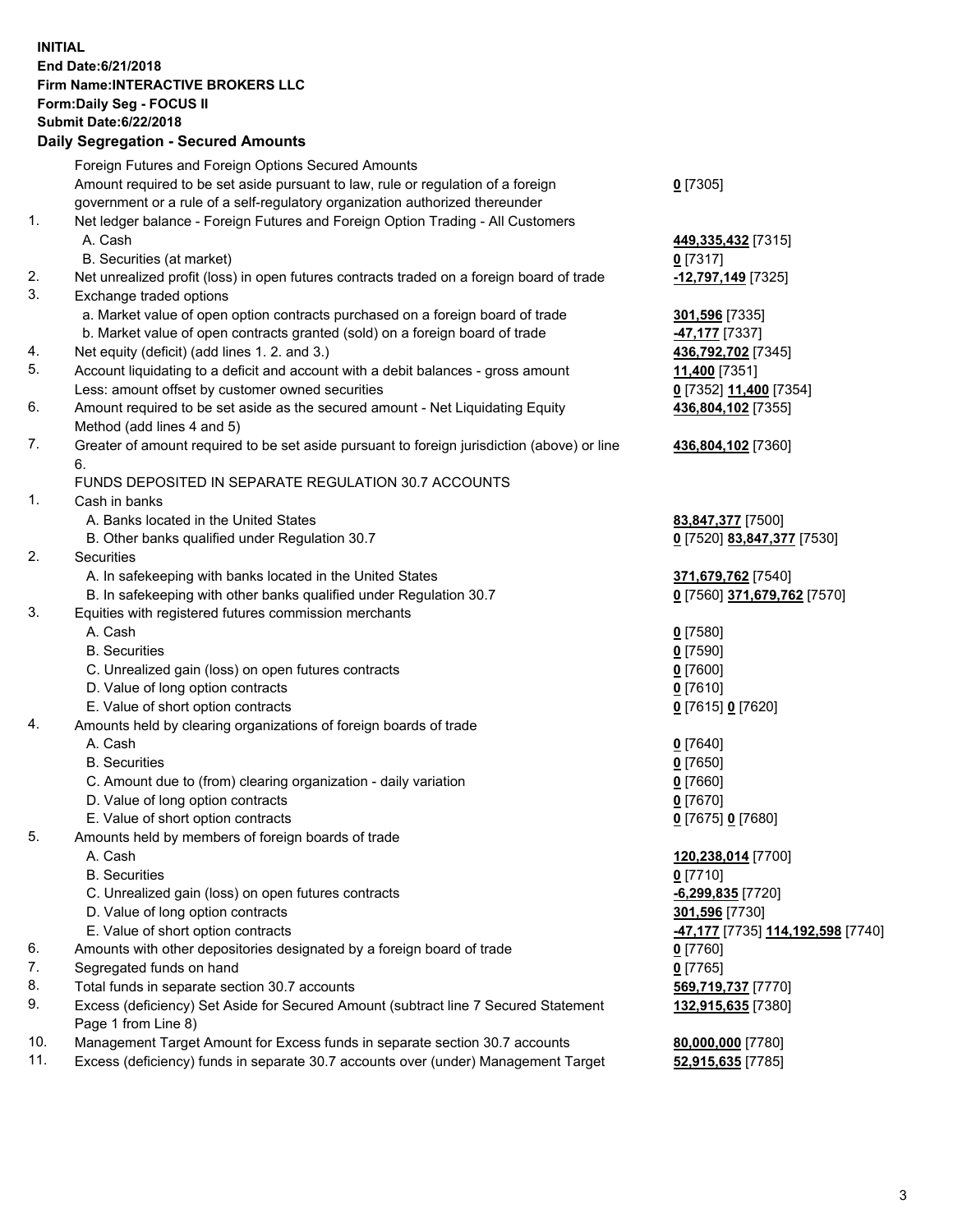**INITIAL End Date:6/21/2018 Firm Name:INTERACTIVE BROKERS LLC Form:Daily Seg - FOCUS II Submit Date:6/22/2018 Daily Segregation - Segregation Statement** SEGREGATION REQUIREMENTS(Section 4d(2) of the CEAct) 1. Net ledger balance A. Cash **4,044,137,477** [7010] B. Securities (at market) **0** [7020] 2. Net unrealized profit (loss) in open futures contracts traded on a contract market **2,010,059** [7030] 3. Exchange traded options A. Add market value of open option contracts purchased on a contract market **235,567,026** [7032] B. Deduct market value of open option contracts granted (sold) on a contract market **-209,284,118** [7033] 4. Net equity (deficit) (add lines 1, 2 and 3) **4,072,430,444** [7040] 5. Accounts liquidating to a deficit and accounts with debit balances - gross amount **158,016** [7045] Less: amount offset by customer securities **0** [7047] **158,016** [7050] 6. Amount required to be segregated (add lines 4 and 5) **4,072,588,460** [7060] FUNDS IN SEGREGATED ACCOUNTS 7. Deposited in segregated funds bank accounts A. Cash **526,519,391** [7070] B. Securities representing investments of customers' funds (at market) **2,570,912,485** [7080] C. Securities held for particular customers or option customers in lieu of cash (at market) **0** [7090] 8. Margins on deposit with derivatives clearing organizations of contract markets A. Cash **22,857,734** [7100] B. Securities representing investments of customers' funds (at market) **1,117,163,045** [7110] C. Securities held for particular customers or option customers in lieu of cash (at market) **0** [7120] 9. Net settlement from (to) derivatives clearing organizations of contract markets **-1,656,984** [7130] 10. Exchange traded options A. Value of open long option contracts **235,510,629** [7132] B. Value of open short option contracts **-209,258,943** [7133] 11. Net equities with other FCMs A. Net liquidating equity **0** [7140] B. Securities representing investments of customers' funds (at market) **0** [7160] C. Securities held for particular customers or option customers in lieu of cash (at market) **0** [7170] 12. Segregated funds on hand **0** [7150] 13. Total amount in segregation (add lines 7 through 12) **4,262,047,357** [7180] 14. Excess (deficiency) funds in segregation (subtract line 6 from line 13) **189,458,897** [7190] 15. Management Target Amount for Excess funds in segregation **155,000,000** [7194]

16. Excess (deficiency) funds in segregation over (under) Management Target Amount Excess

**34,458,897** [7198]